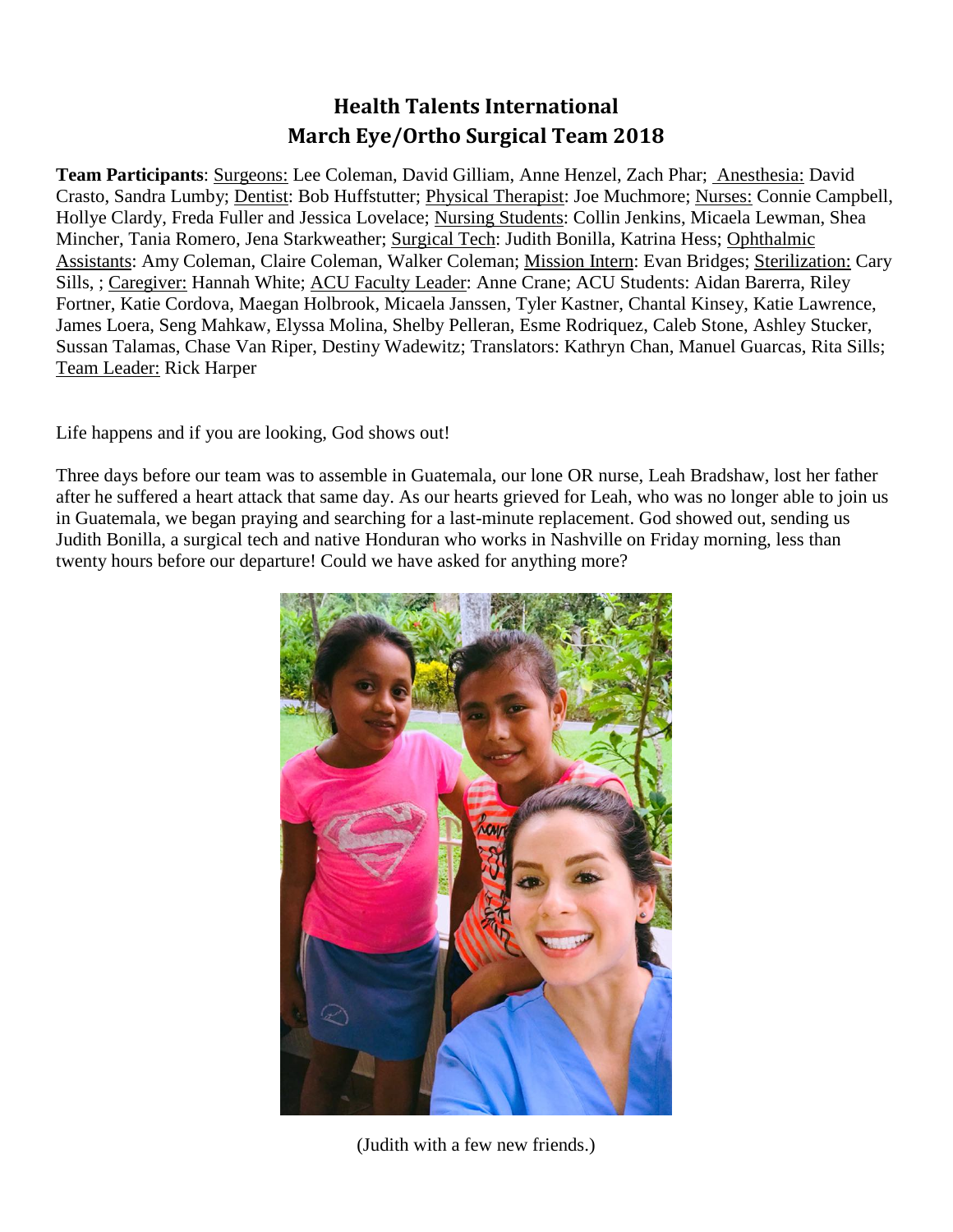Our team hailed from Arkansas, California, Kentucky, Louisiana, Mississippi, Tennessee and Nicaragua, traveling by bus and three different airlines on five different flights. Only two, Dr. David Gilliam and surgical tech, Katrina Hess missed their flight that morning. They caught a later flight out of Little Rock, arrived in Guatemala City late Saturday and Dr. Walter Sierra brought them down on Sunday morning.

Travel to Clinica Ezell on Saturday was uneventful, though it proved to be a very long day with more than a thousand pounds of surgical supplies and medicines to unpack and inventory. Drs. Coleman and Henzel began consultations soon after unpacking their personal belongings, and a small army of ophthalmic assistants and students helped with vision checks and eye exams. All the while, orthopedic resident, Zach Pharr was busy with consultations of his own, working until 10 PM. Since Dr. Gilliam's flight was canceled, Dr. Pharr was a solo act that first night, and translator Manuel Guarcas labored with him, both smiling the entire time.

2018 brought a change to the worship time at the Montellano church, it now begins at 9 AM and concludes around 11. This allowed us conduct orientation, complete with introductions before lunch and still begin surgeries around 1:00 PM. Eight eye surgeries and two orthopedic cases were completed the first afternoon, and we're off to a good start.

Our devotional theme for the week was a challenge to make yourselves available with "Life Steady, Heart Ready, While Being God Fed & Spirit Led." That theme was introduced on Sunday night during a short period of worship, then it was time for prayer requests. Hector topped the list on Sunday, having a preliminary diagnosis of bone cancer, devasting news for a young man not yet in his teens. His father took the news hard and seemed unwilling to pursue treatment in Guatemala City. We committed to helping but, Dad kept coming up with more reasons it could not and would not work. Our prayer is three-fold, that Hector's father will find enough hope in the help we are offering to pursue treatment, and that Hector's cancer will be cured or better yet, not be cancer at all.

Dr. Bob Huffstutter, a veteran dentist nearing "groupie status", (Ten or more trips.) joined the March team for the second year in a row and will be returning for the second time this year in July. Monday would be the first day for dental work and Drs. Silvia and Manuela had patients lined up and ready for a master of dentistry. You'd be hard pressed to find a more gracious servant, fortunately for Health Talents, God shows off and sends such men and women to us on a regular basis. While Dr. Bob was plying his trade, our four surgeons were busy restoring sight to fifteen patients and mobility to four ortho patients.

We arose Tuesday morning with sixteen eye patients on the schedule and two ortho cases...big ones, ACL repairs. ACL repair is a whole new game, one requiring video cameras, surgical scopes and highly specialized equipment. Dr. David Gilliam, the pioneer of our orthopedic surgery, along with former Lipscomb Spring Break student, and now orthopedic surgery resident, Dr. Zach Pharr, were more than up to the task. Drs. Crasto and Lumby provided outstanding anesthesia care, and surgical tech, Judith Bonilla kept the room running smooth.

Wednesday would be our last full day of surgery, and the patient du jour was little David. Born blind with congenital cataracts, David had his first surgery in November. David ruled the recovery room with his charm and adoring father for three days. He bravely went back for surgery, though unlike the adult cataract patients, required general anesthesia. A light day in the ortho room, only one case, freed up our anesthesia team to assist with David's surgery.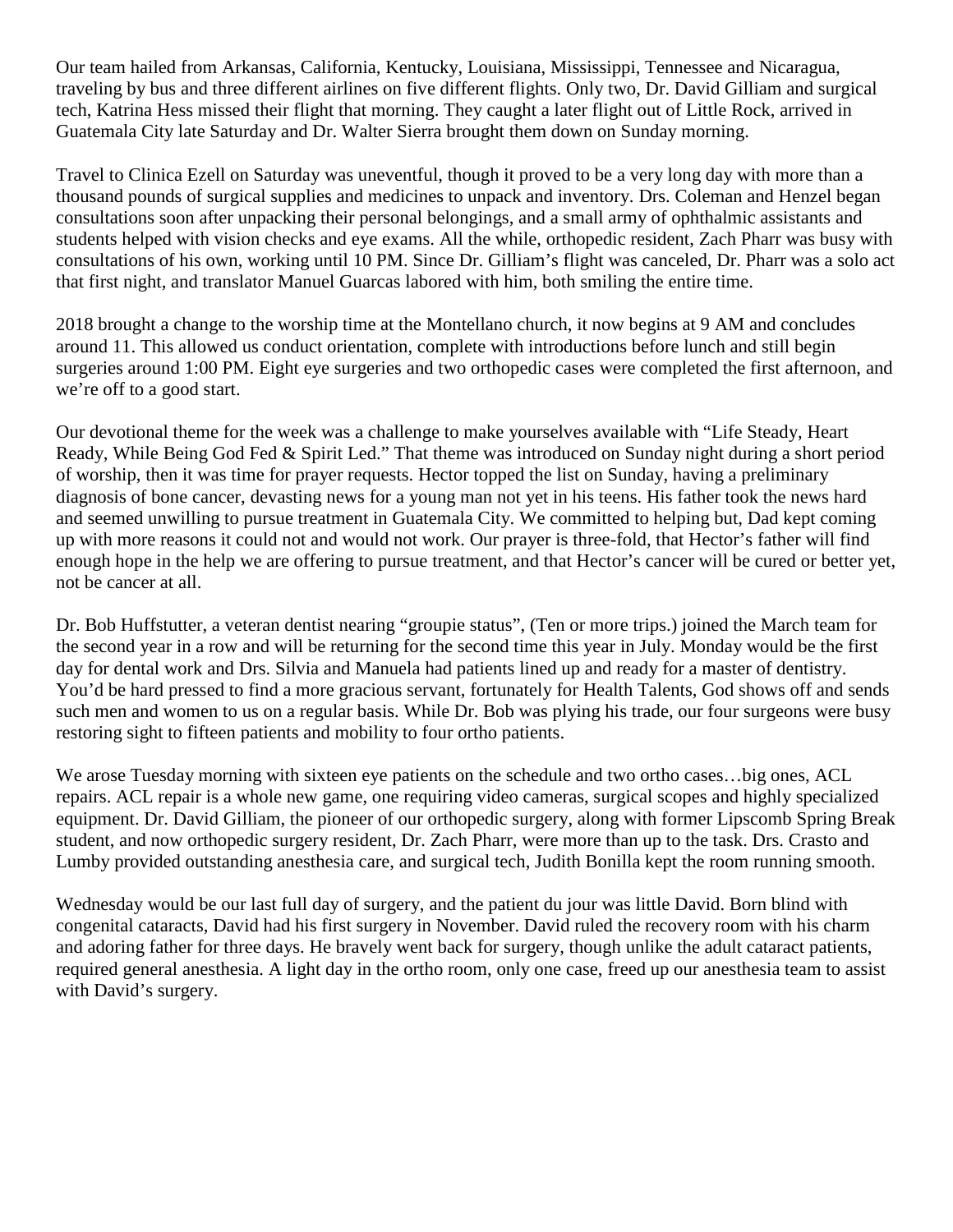(Amy Coleman, aka, the Delta Diva, was smitten by David and her husband, Dr. Lee Coleman's handiwork. I think David was a bit taken with Amy as well and I'm pretty sure God showed out.)